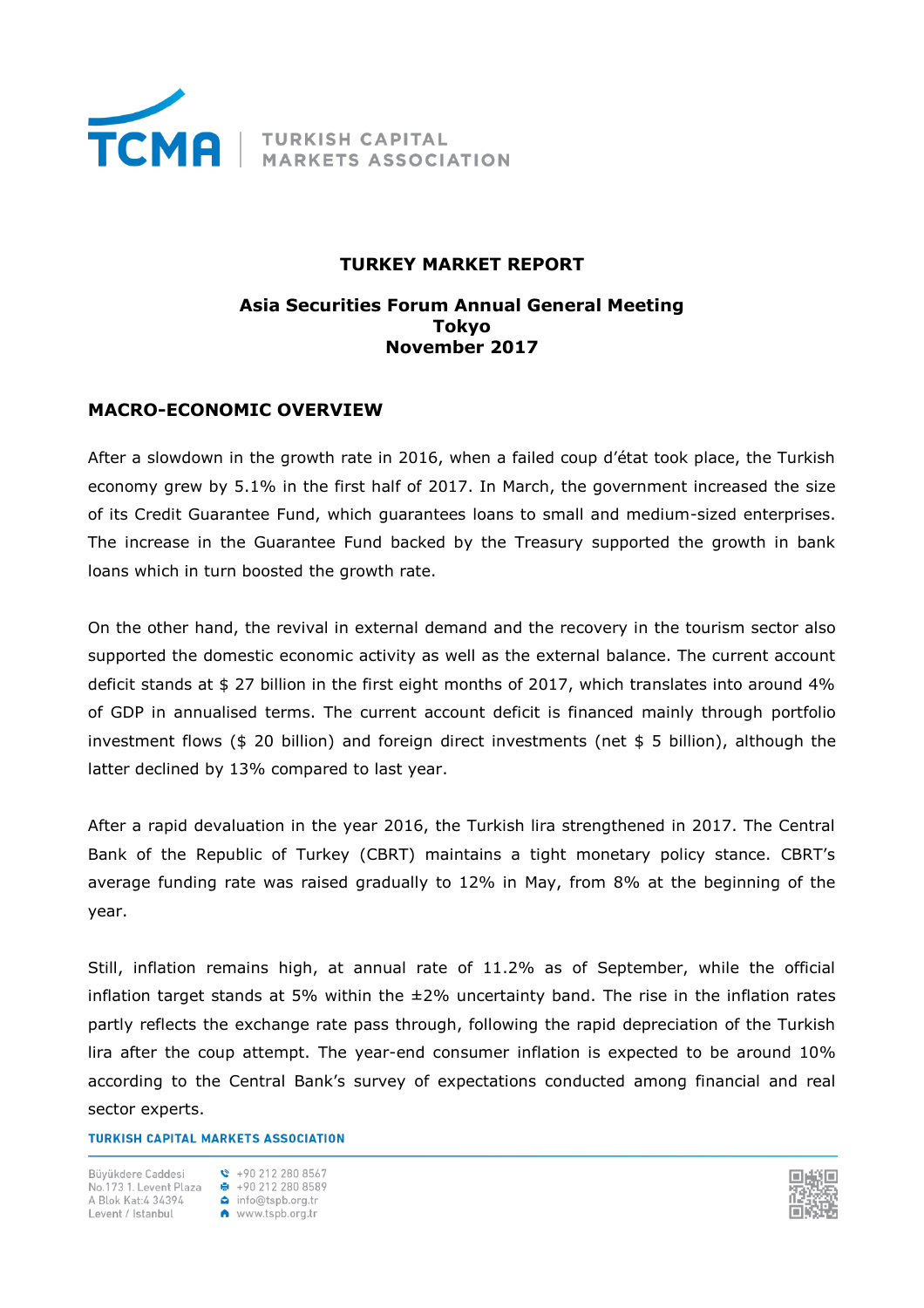

**MARKETS ASSOCIATION** 

| <b>Key Economic Indicators-Turkey</b>                 |         |         |         |                      |         |              |  |
|-------------------------------------------------------|---------|---------|---------|----------------------|---------|--------------|--|
|                                                       | 2012    | 2013    | 2014    | 2015                 | 2016    | <b>2017P</b> |  |
| <b>Population and Employment</b>                      |         |         |         |                      |         |              |  |
| Population (mn.)                                      | 75.6    | 76.7    | 77.7    | 78.7                 | 79.8    | 80.1         |  |
| Unemployment (average, %)                             | 8.4     | 9.0     | 9.9     | 10.3                 | 10.9    | 10.8         |  |
| <b>National Accounts</b>                              |         |         |         |                      |         |              |  |
| $GDP(bn.$ \$)                                         | 871.0   | 950.0   | 935.0   | 863.0                | 847.0   | $923.0 -$    |  |
| $GDP$ per capita $(*)$                                | 11,588  |         |         | 12,480 12,112 11,014 | 10,883  | 10,579       |  |
| GDP, real growth $(\%)$                               | 4.8     | 8.5     | 5.2     | 6.1                  | 3.2     | 5.5          |  |
| <b>External Balance</b>                               |         |         |         |                      |         |              |  |
| Exports (FOB, bn. \$)                                 | 152.5   | 151.8   | 157.6   | 143.8                | 142.5   | 156.5        |  |
| Imports (CIF, bn. $$$ )                               | 236.5   | 251.7   | 242.2   | 207.2                | 198.6   | 222.0        |  |
| Foreign Trade Balance (bn. \$)                        | $-84.1$ | -99.9   | $-84.6$ | -63.4                | $-56.1$ | $-65.5$      |  |
| Current Account Balance (bn. \$)                      | $-48.0$ | $-63.6$ | $-43.6$ | $-32.1$              | $-32.6$ | 39.2         |  |
| Current Account Balance/GDP (%)                       | $-5.5$  | $-6.7$  | $-4.7$  | $-3.7$               | $-3.8$  | $-4.6$       |  |
| Foreign Direct Investment (net, bn. \$)               | 9.5     | 9.3     | 5.8     | 12.5                 | 9.1     |              |  |
| CBRT Reserves (including gold, bn. \$)                | 119.2   | 131.0   | 127.3   | 110.5                | 106.1   |              |  |
| External Debt (bn. \$)                                | 339.5   | 389.8   | 401.9   | 396.1                | 404.2   |              |  |
| Prices                                                |         |         |         |                      |         |              |  |
| $ CPI (y-o-y, %)$                                     | 6.2     | 7.4     | 8.2     | 8.8                  | 8.5     | 9.5          |  |
| $PPI (y-o-y, %)$                                      | 2.5     | 7.0     | 5.4     | 5.7                  | 9.9     |              |  |
| <b>Fiscal Balance</b>                                 |         |         |         |                      |         |              |  |
| Primary Balance/GDP (%)                               | 1.2     | 1.7     | 1.3     | 1.3                  | 0.8     | $-0.1$       |  |
| Budget Balance/GDP (%)                                | $-1.9$  | $-1.0$  | $-1.1$  | $-1.0$               | $-1.1$  | $-2.0$       |  |
| General Government Debt/GDP (%)                       | 32.6    | 31.3    | 28.7    | 27.5                 | 28.1    | 28.5         |  |
| <b>Exchange Rates</b>                                 |         |         |         |                      |         |              |  |
| USD (period-end)                                      | 1.78    | 2.13    | 2.33    | 2.92                 | 3.52    |              |  |
| Euro (period-end)                                     | 2.35    | 2.93    | 2.83    | 3.18                 | 3.71    |              |  |
| Source: CBRT, Treasury, TurkStat, Medium-Term Program |         |         |         |                      |         |              |  |

The government pursued an expansionary fiscal policy in 2017 and the budget deficit nearly tripled in the first nine months of the year as several measures, including an increase in the credit guarantee fund and a 5% reduction in the employer's insurance premia, were taken to boost growth as well as employment. The budget deficit is expected to reach 2% of the GDP by the end of the year, from 1.1% in 2016. The domestic debt rollover ratio rose significantly to 127% percent in the first nine months of 2017, compared to 91% for the whole year 2016.

#### **TURKISH CAPITAL MARKETS ASSOCIATION**

Büyükdere Caddesi \ +90 212 280 8567 Buyukuere Catues<br>  $\overrightarrow{AB}$  +90 212 280 8589<br>
A Blok Kat:4 34394<br>
Levent / Istanbul<br>
A www.tspb.org.tr

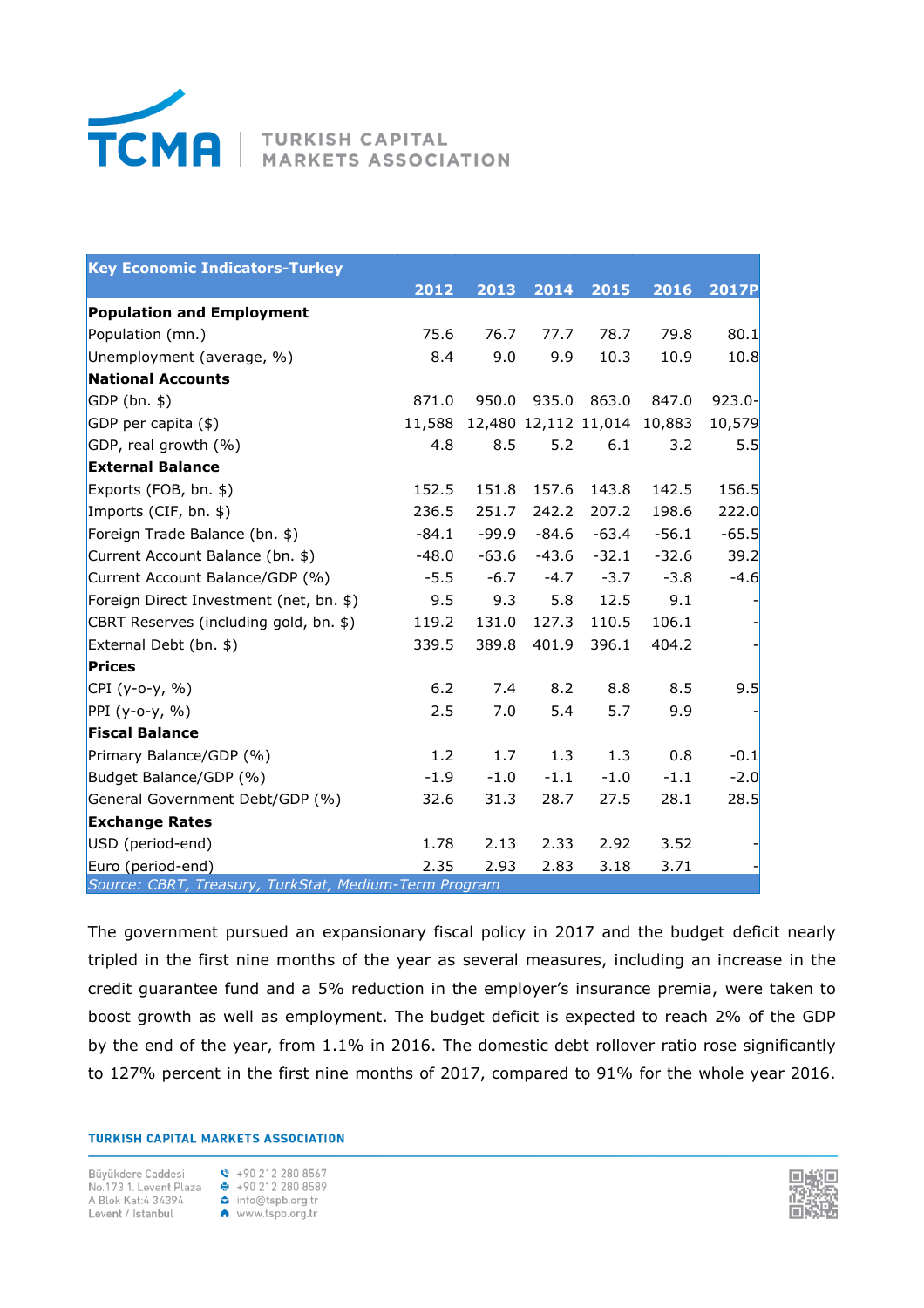

Nevertheless, the average cost of domestic borrowing rose only slightly to 11% from 10% in 2016 with the help of increased foreign investor interest.

Tax hikes were announced recently for the year 2018 to curb further growth of the budget deficit, including a 2 percentage point rise in the corporate tax rate to 22% for corporations operating in the financial industry.

The newly announced Medium-Term Program envisages an annual growth rate of 5.5% for the next three years, and a decline of the unemployment rate to 9.6% in the year 2020, from a projected 10.8% in 2017.

# **CAPITAL MARKET DEVELOPMENTS**

BIST-100 Index, Borsa Istanbul's main index, rose by 32% year-to-date 103,000 in the first nine months of 2017. FED's continued reluctance to raise interest rates along with the Turkish government's subsidies to the real economy following the events of 2016 supported the Turkish equity market.

Since 2015, IPOs have been relatively few and far in between in the Turkish Capital Markets. In the year 2017, only 3 companies successfully launched IPOs, raising TRY 1.3 billion. One of these issues constituted the bulk of the total capital raised. The primary reason behind the companies' refrain to raise capital through the public market is the proliferation of private equity firms in the last few years. Companies have in recent years chosen to seek private strategic and financial partners for their capital needs.

Turkish companies have historically relied on bank loans for financing needs however since 2012, companies started to turn to capital markets to diversify their funding portfolio. The number and volume of corporate bond issues continue to climb although a few Turkish issuers have recently defaulted on their debt obligations. Further regulatory supervision is expected by the Capital Markets Board to guide and guard the investors and capital markets.

## **TURKISH CAPITAL MARKETS ASSOCIATION**

Büvükdere Caddesi Dunia 1. Levent Plaza<br> **B** +90 212 280 8589<br>
A Blok Kat:4 34394 **△** info@tspb.org.tr No.173 1. Levent Plaza  $\bullet$  +90 212 280 858<br>
A Blok Kat:4 34394 **△** info@tspb.org.tr<br>
Levent / Istanbul **A** www.tspb.org.tr

 $\binom{1}{2}$  +90 212 280 8567

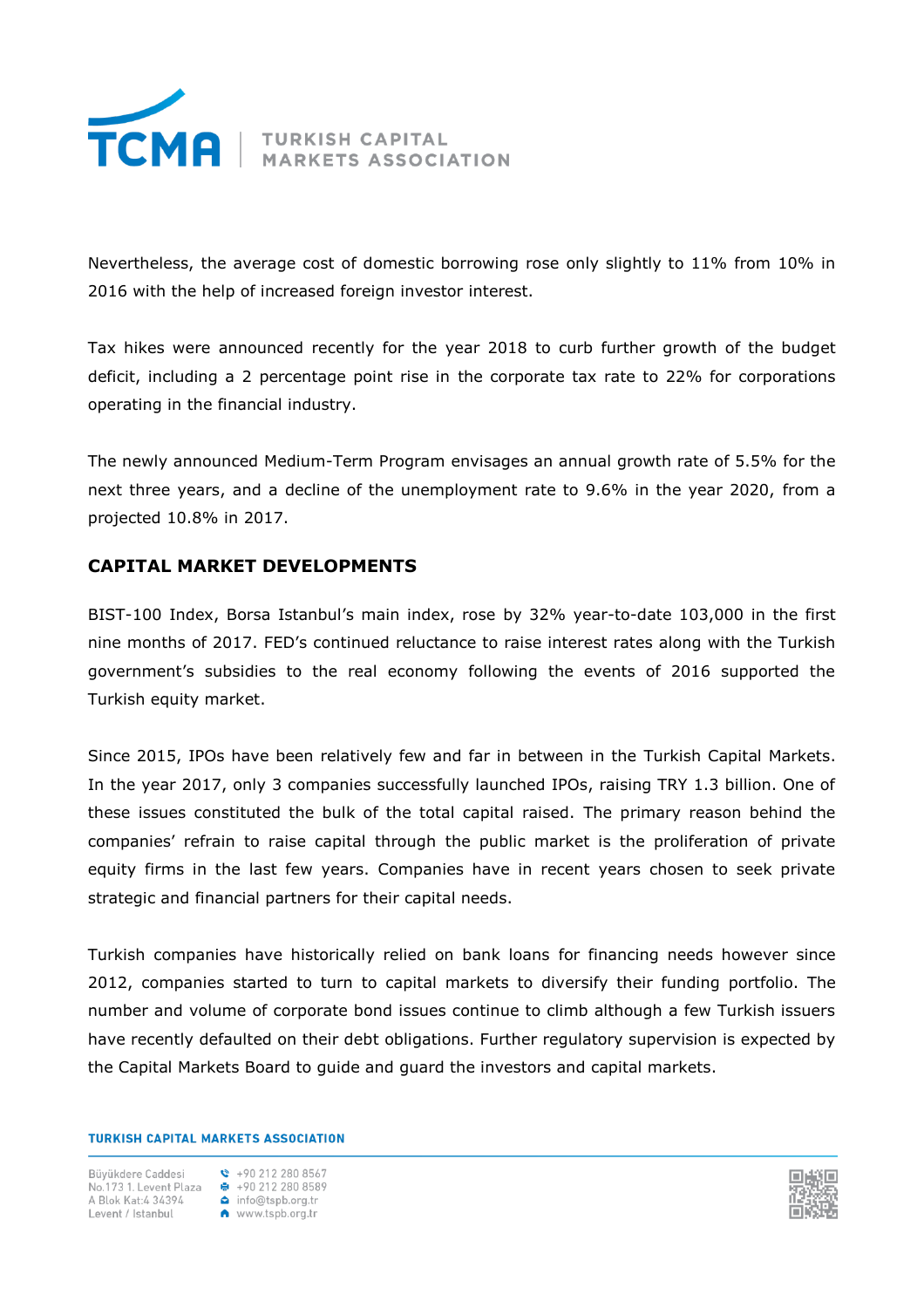

| <b>Capital Markets Factsheet</b>                                            |           |           |           |              |             |
|-----------------------------------------------------------------------------|-----------|-----------|-----------|--------------|-------------|
|                                                                             | 2013      | 2014      | 2015      | 2016         | 2017/08     |
| <b>Breakdown of Financial Assets (Mn TL)</b>                                | 1,369,544 | 1,856,130 | 1,994,474 | 2,327,230    | 2,640,862   |
| Residents                                                                   | 1,108,075 | 1,510,353 | 1,665,504 | 1,976,695    | 2,170,052   |
| Non-Residents                                                               | 261,468   | 345,778   | 328,970   | 350,536      | 470,810     |
| <b>Market Capitalisation (Million TL)</b>                                   | 586,583   | 609,493   | 554,884   | 614,069      | 845,796     |
| No. of Securities on the Borsa İstanbul                                     | 408       | 413       | 430       | 414          | 413         |
| National Mkt, REITs and Venture Capital IT                                  | 263       | 254       |           |              |             |
| 2nd National, Watchlist, ECM and Free TP                                    | 145       | 159       |           |              |             |
| <b>BIST Star</b>                                                            |           |           | 117       | 120          | 128         |
| <b>BIST Main</b>                                                            |           |           | 184       | 169          | 164         |
| Other                                                                       |           |           | 129       | 125          | 121         |
| <b>Trading Volume (Billion TL, Cumulative)</b>                              |           |           |           |              |             |
| <b>Stock Market</b>                                                         | 1,634     | 864       | 1,022     | 1,012        | 895         |
| Fixed Income Market (market + OTC)                                          | 1,945     | 673       | 523       | 661          | 414         |
| Repo-Reverse Repo Market (market + OTC)                                     | 13,490    | 8,021     | 10,611    | 11,553       | 3,859       |
| Takasbank Money Market*                                                     | 831       |           | 257       | 428          | 377         |
| <b>Futures Market</b>                                                       |           | 435       | 566       | 580          | 501         |
| <b>Options Market</b>                                                       |           | 1.1       | 7.6       | 27.1<br>30.4 | 27.8        |
| Precious Metals Market                                                      |           |           | 26.4      |              | 48.0        |
| <b>Forex Trading (Billion TL, Cumulative)</b>                               | 4,956     | 7,693     | 17,005    | 21,850       | 6,466       |
| Customer                                                                    | 2,970     | 4,353     | 9,546     | 12,245       | 3,519       |
| Liquidity Provider                                                          | 1,986     | 3,340     | 7,459     | 9,604        | 2,946       |
| <b>Initial Public Offerings (Cumulative)</b><br>No. of Companies (inc. ECM) | 15        | 12        |           |              | 3           |
| IPO Size - Companies (Mn. TL)                                               | 1,052     | 695       | 4<br>44   | 1<br>37      |             |
| No. of Inv. Trusts (inc. REITs and Vent.Cap.)                               | 3         | 1         | 2         | 1            | 1,254<br>0  |
| IPO Size - Inv. Trusts (Mn. TL)                                             | 388       | 19        | 75        | 306          | 0           |
| No. of ETFs                                                                 | 1         | 0         | 0         | 0            | 0           |
| IPO Size - ETFs (Mn. TL)                                                    | 6         | 0         | 0         | 0            | $\mathbf 0$ |
| No. of Private Bonds/Bills                                                  |           | 508       | 622       | 760          | 750         |
| IPO Size - Private Bonds/Bills (Mn. TL)                                     |           | 66,358    | 79,618    | 90,148       | 82,492      |
| <b>Institutional Investors (Million TL)</b>                                 | 75,731    | 94,359    | 108,170   | 129,635      | 156,499     |
| <b>Mutual Funds</b>                                                         | 30,082    | 33,315    | 37,186    | 43,755       | 54,821      |
| Pension Funds                                                               | 26,186    | 37,771    | 47,918    | 58,439       | 73,685      |
| <b>Investment Trusts</b>                                                    | 328       | 283       | 269       | 341          | 332         |
| Real Estate Investment Trusts                                               | 18,119    | 21,538    | 21,465    | 25,878       | 25,818      |
| Venture Capital Companies                                                   | 1,015     | 1,452     | 1,331     | 1,222        | 1,844       |
| <b>Equity Index</b>                                                         |           |           |           |              |             |
| <b>BIST-100</b>                                                             | 67,802    | 85,721    | 71,727    | 78,139       | 110,010     |
| BIST-100 (Period High)                                                      | 93,179    | 86,234    | 91,260    | 86,344       | 110,423     |
| BIST-100 (Period Low)                                                       | 63,885    | 61,189    | 69,309    | 68,568       | 76,144      |
| <b>Foreign Investors in Equity Market</b>                                   |           |           |           |              |             |
| Equity Trading Volume (Cumulative, mn. \$)                                  | 171,293   | 160,810   | 167,426   | 169,346      | 122,090     |
| Share in Total Equity Trading Volume                                        | 20%       | 20%       | 22%       | 25%          | 25%         |
| Source: BRSA, Borsa Istanbul, CBRT, CRA, TCMA                               |           |           |           |              |             |

## **TURKISH CAPITAL MARKETS ASSOCIATION**

Büyükdere Caddesi<br>
No.173 1. Levent Plaza<br>
A Blok Kat:4 34394<br>
Levent / Istanbul<br> **A** 

|  |                  | +90 212 280 8567 |
|--|------------------|------------------|
|  |                  | +90 212 280 8589 |
|  | info@tspb.org.tr |                  |
|  | www.tspb.org.tr  |                  |
|  |                  |                  |

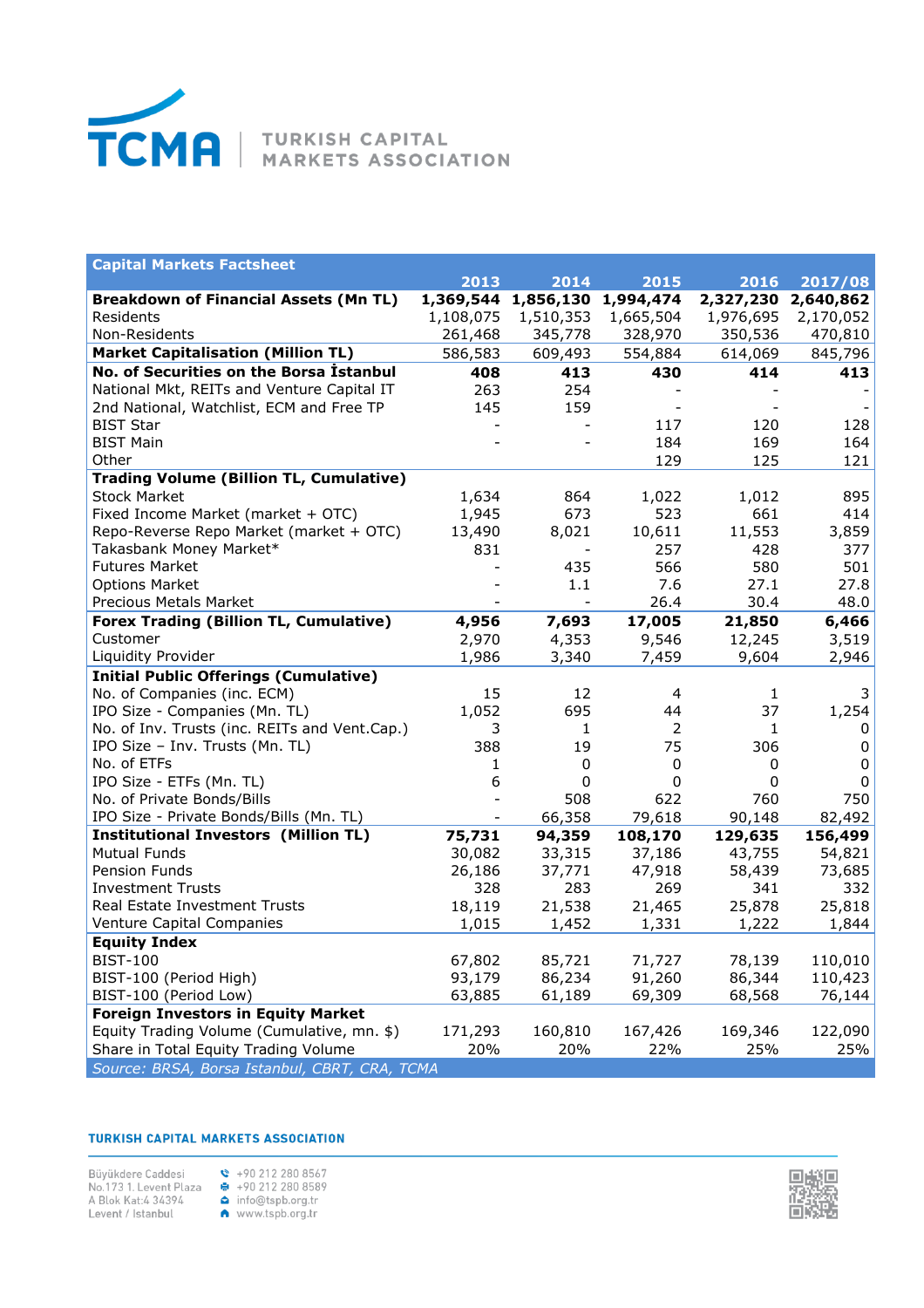

In the first half of 2017, the brokerage firms' aggregate profits increased by 57% year-on-year to TL 387 million. Brokerage revenues, constituting the bulk of the revenue for brokerage firms, fell by 5% to TRY 723 million. TL 391 million of these comprised of commissions on stock trading, while the industry generated TRY 194 million from leveraged transactions in 1H2017, a significant decrease from last year's figure of TL 310 million following Capital Market Board's strict regulatory changes.

With the growth of pension funds, assets managed by asset management firms increased by TRY 29 billion in 1H2017 reaching TL 140 million. In addition to the existing voluntary private pension system, an auto-enrolment retirement scheme was introduced by the Turkish government to gradually include every wage earner in Turkey under the age of 45 with the intent to boost domestic savings and provide additional income to participants upon retirement. Since its inception in January 2017, the system added +3.3 million participants and generated an additional AUM of TL 1.3 billion for the asset management firms.

Investment funds made up TL 53 billion of the total assets under management while TL 70 billion belonged to pension funds. Asset management firms' profits rose by 49% year-on-year to TL 62 million.

Capital Markets Board introduced in February 2017 restrictive measures in relation to the forex transactions by increasing minimum margin requirements and reducing leverage ratios, severely depressing the volume of forex transactions with a 52% drop this August from last year's figure of TRY 13.4 billion. The significant decline in volume forced 6 brokerage firms specializing in forex activities to close its doors while +1,600 employees, most of whom are sales and marketing personnel, were laid off following the recent regulatory changes.

#### **TURKISH CAPITAL MARKETS ASSOCIATION**

Büvükdere Caddesi A Blok Kat:4 34394 Levent / Istanbul



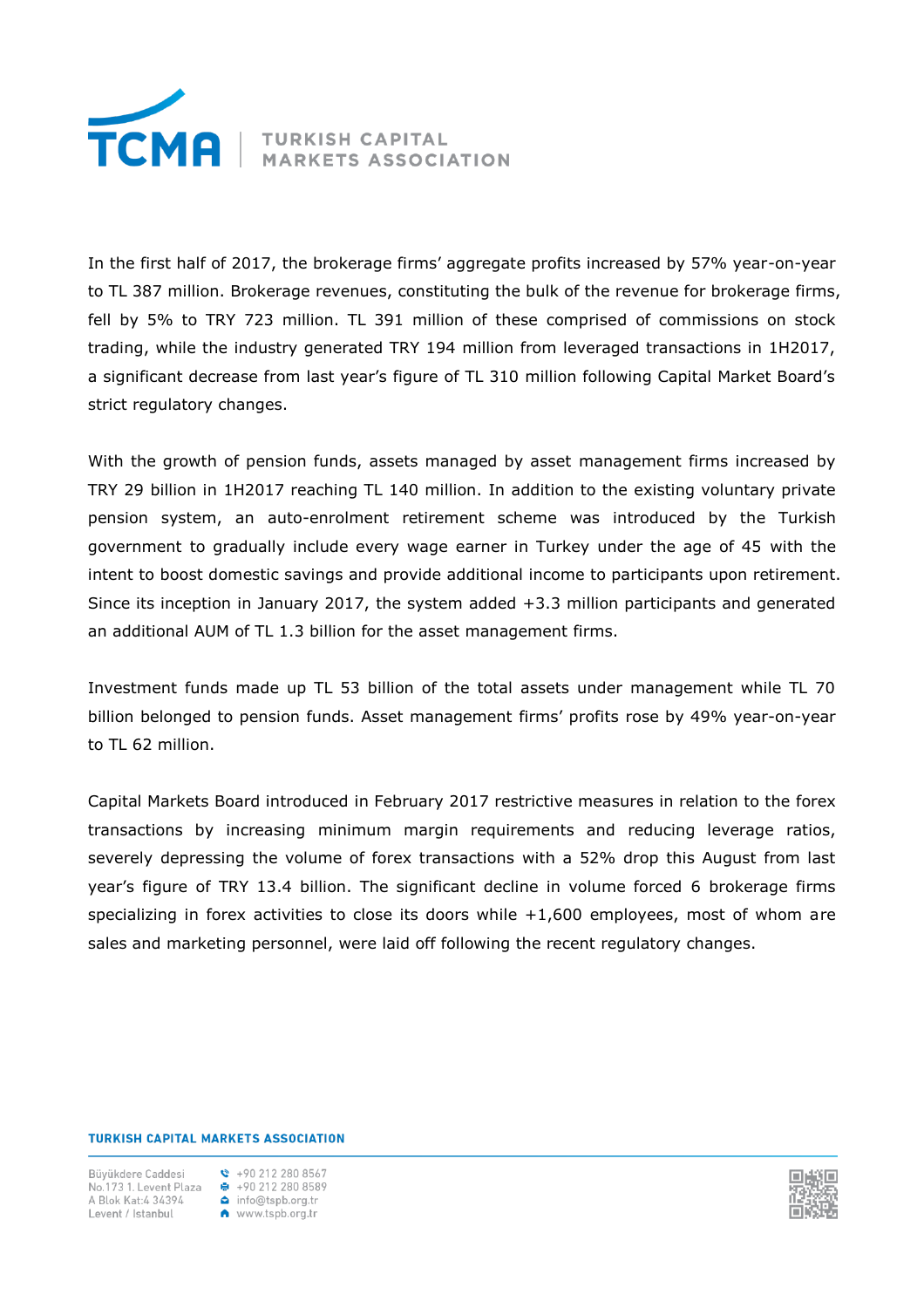

| <b>TCMA Member Information</b>                |            |            |            |
|-----------------------------------------------|------------|------------|------------|
| <b>TCMA Members</b>                           | 2015       | 2016       | 2017/09    |
| No. of Brokerage Firms                        | 95         | 88         | 82         |
| No. of Banks                                  | 44         | 43         | 45         |
| No. of Asset Management Companies             | 46         | 52         | 50         |
| No. of Investment Trusts                      | 9          | 9          | 9          |
| No. of Real Estate Investment Trusts          | 31         | 31         | 31         |
| No. of Venture Capital Companies              | 7          | 8          | 8          |
| <b>Total</b>                                  | 232        | 231        | 225        |
| <b>Investment Companies' Employees</b>        | 2015       | 2016       | 2017/06    |
| <b>Brokerage Firms</b>                        | 6,638      | 6,478      | 4,797      |
| Asset Management Companies                    | 698        | 720        | 708        |
| <b>Banks</b>                                  | 217,504    | 210,910    | 210,369    |
| <b>Brokerage Firms' Financials (Mn TL)</b>    | 2015       | 2016       | 2017/06    |
| <b>Total Assets</b>                           | 15,312     | 21,178     | 23,239     |
| <b>Current Assets</b>                         | 14,242     | 20,109     | 22,183     |
| <b>Non-Current Assets</b>                     | 1,070      | 1,069      | 1,057      |
| <b>Total Liabilities and Equities</b>         | 15,312     | 21,178     | 23,239     |
| <b>Short-Term Liabilities</b>                 | 11,180     | 16,703     | 18,847     |
| Long-Term Liabilities                         | 122        | 139        | 99         |
| Equity                                        | 4,010      | 4,336      | 4,293      |
| <b>Total Revenues</b>                         | 2,004      | 2,124      | 1,211      |
| Operating Expenses (Net)                      | $-1,701$   | $-1,787$   | $-891$     |
| <b>Operating Profit/Loss</b>                  | 303        | 338        | 320        |
| Net Profit/Loss                               | 433        | 483        | 387        |
| Asset Management Firms' Financials (Mn TL)    | 2015       | 2016       | 2017/06    |
| <b>Total Assets</b><br><b>Current Assets</b>  | 507<br>472 | 609<br>571 | 603<br>564 |
| <b>Non-Current Assets</b>                     | 34         | 38         | 39         |
| <b>Total Liabilities and Equities</b>         | 507        | 609        | 603        |
| Short-Term Liabilities                        | 45         | 49         | 42         |
| Long-Term Liabilities                         | 6          | 8          | 9          |
| Equity                                        | 456        | 552        | 551        |
| <b>Total Revenues</b>                         | 296        | 347        | 196        |
| Operating Expenses (Net)                      | $-208$     | $-255$     | $-137$     |
| <b>Operating Profit/Loss</b>                  | 88         | 105        | 59         |
| Net Profit/Loss                               | 91         | 111        | 62         |
| Source: BRSA, Borsa Istanbul, CBRT, CRA, TCMA |            |            |            |

#### **TURKISH CAPITAL MARKETS ASSOCIATION**



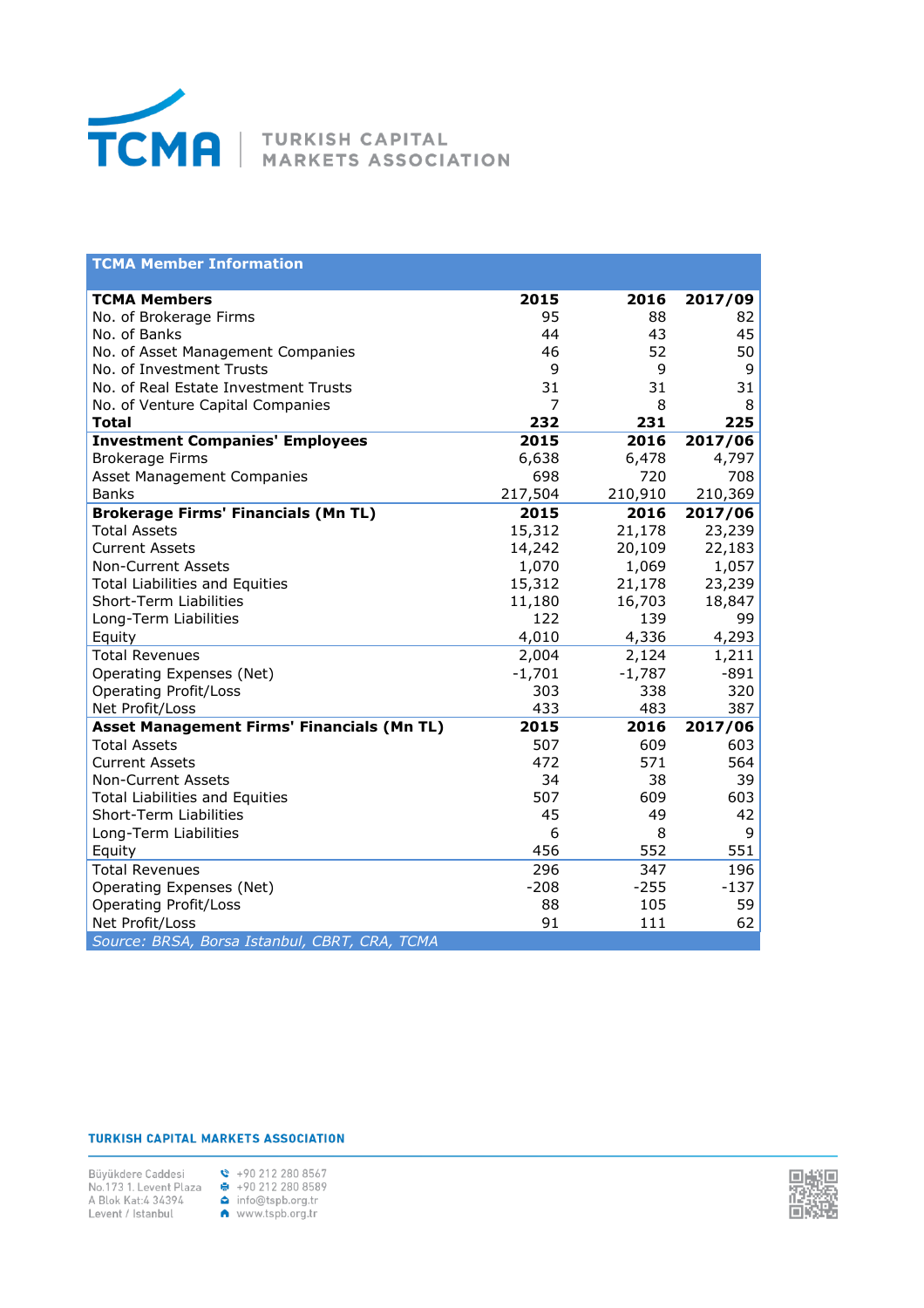

# **RECENT HIGHLIGHTS**

## **Turkey Establishes Sovereign Wealth Fund**

In August 2016, the Turkish government took action to establish a sovereign wealth fund. The Fund will be active in both national and international primary and secondary markets and is expected to contribute to Turkey's long term growth. In February 2017, assets of major public entities including Borsa İstanbul (73.6%), and listed companies such as Turkish Airlines (49.12%), Halkbank (51.1%), Türk Telekom (6.68%) as well as several others were transferred over to the Fund. Public lands in several cities that previously belonged to the Treasury were also transferred over to the Fund.

## **Dramatic Changes to Leveraged Transactions**

In February 2017, the Capital Markets Board, the regulator for the capital markets in Turkey, revised the regulations on leveraged transactions. The maximum allowed leverage ratio was reduced to 10:1. Prior to this change, the maximum leverage was 50:1 for investors with less than TL 20,000 margin deposit for EUR and USD denominated transactions, and 25:1 for the other currencies. In addition to the leverage cap, the required margin deposit was raised to TL 50,000 from TL 20,000. Brokerages are given 45 days to apply the new regulations to existing accounts while new accounts will be subject to the new regulations with immediate effect.

## **Turkish Treasury Introduced Sovereign Gold Bonds and Gold Lease Certificates**

Turkish Treasury aims at diversifying the breadth of financial instruments and boost savings in the financial system by issuing Sovereign Gold Bonds and Gold Lease Certificates. The Treasury intends to bring into the economy the gold citizens keep "under the mattress" since gold is regarded as a safe haven and a traditional investment instrument among many investors in Turkey. The sales period ends on October 27 for the first issue. Investors will be paid 1.20% semi-annual return indexed to gold price. The bonds are TL-denominated with a maturity of 2 years.

**TURKISH CAPITAL MARKETS ASSOCIATION** 

Büvükdere Caddesi No. 173 1. Levent Plaza  $\frac{1}{2}$  +90 212 280 8589 A Blok Kat:4 34394 www.tspb.org.tr Levent / Istanbul

 $\binom{1}{2}$  +90 212 280 8567 info@tspb.org.tr